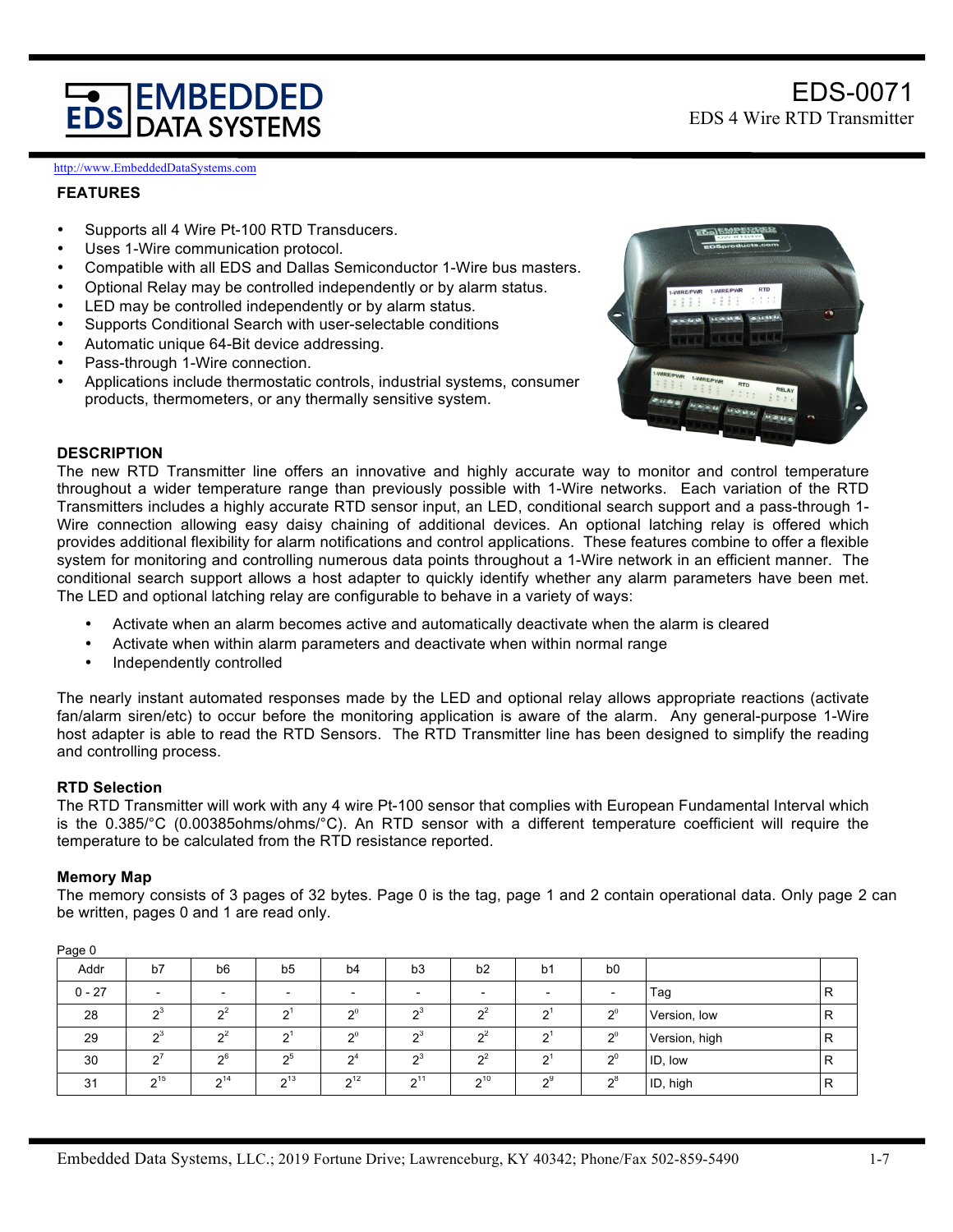| Page 1    |                         |                          |                          |                          |                          |                          |                          |                          |                            |              |
|-----------|-------------------------|--------------------------|--------------------------|--------------------------|--------------------------|--------------------------|--------------------------|--------------------------|----------------------------|--------------|
| Addr      | b7                      | b <sub>6</sub>           | b <sub>5</sub>           | b4                       | b <sub>3</sub>           | b <sub>2</sub>           | b <sub>1</sub>           | b <sub>0</sub>           |                            |              |
| 32        | $2^7$                   | $2^6$                    | $2^5$                    | 2 <sup>4</sup>           | $2^3$                    | $2^2$                    | $2^1$                    | $2^0$                    | ID, low                    | R            |
| 33        | $2^{15}$                | $2^{14}$                 | $2^{13}$                 | $2^{12}$                 | $2^{11}$                 | $2^{10}$                 | $2^9$                    | $2^8$                    | ID, high                   | R            |
| 34        | $2^{-4}$                | $2^{-5}$                 | $2^{-6}$                 | $2^{-7}$                 | $2^{-8}$                 | $2^{-9}$                 | $2^{-10}$                | $2^{-11}$                | Temp, C                    | R            |
| 35        | 2 <sup>4</sup>          | $2^3$                    | $2^2$                    | $2^1$                    | $2^0$                    | $2^{-1}$                 | $2^{-2}$                 | $2^{-3}$                 | Temp, C                    | $\mathsf{R}$ |
| 36        | ${\bf s}$               | $2^{11}$                 | $2^{10}$                 | $2^9$                    | $2^8$                    | $2^7$                    | $2^6$                    | $2^5$                    | Temp, C                    | R            |
| 37        | $2^{-4}$                | $2^{-5}$                 | $2^{-6}$                 | $2^{-7}$                 | $2^{-8}$                 | $2^{-9}$                 | $2^{-10}$                | $2^{-11}$                | <b>RTD Resistance</b>      | $\mathsf{R}$ |
| 38        | 2 <sup>4</sup>          | $2^3$                    | $2^2$                    | $2^1$                    | $2^0$                    | $2^{-1}$                 | $2^{-2}$                 | $2^{-3}$                 | <b>RTD Resistance</b>      | $\mathsf{R}$ |
| 39        | s                       | $2^{11}$                 | $2^{10}$                 | $2^9$                    | $2^8$                    | $2^7$                    | $2^6$                    | $2^5$                    | <b>RTD Resistance</b>      | $\mathsf{R}$ |
| 40        |                         | $\overline{\phantom{a}}$ | $\overline{\phantom{a}}$ | $\overline{\phantom{a}}$ | $\overline{\phantom{0}}$ | $\overline{\phantom{a}}$ | $\overline{a}$           | $\overline{\phantom{a}}$ | For Internal Use Only      | $\mathsf{R}$ |
| 41        |                         | $\overline{\phantom{a}}$ | $\overline{\phantom{a}}$ | $\overline{\phantom{a}}$ | $\overline{\phantom{a}}$ | $\overline{\phantom{0}}$ | $\overline{\phantom{0}}$ | $\overline{\phantom{a}}$ | For Internal Use Only      | $\mathsf{R}$ |
| 42        |                         | $\overline{\phantom{a}}$ | $\overline{\phantom{a}}$ | $\overline{\phantom{a}}$ | $\overline{\phantom{a}}$ | $\overline{\phantom{0}}$ | $\overline{\phantom{0}}$ | $\overline{\phantom{0}}$ | For Internal Use Only      | $\mathsf{R}$ |
| $43 - 47$ | 0                       | 0                        | 0                        | 0                        | 0                        | 0                        | 0                        | 0                        | <b>Reserved for Future</b> | R            |
| 48        | F <sup>7</sup>          | $F^6$                    | F <sup>5</sup>           | F <sup>4</sup>           | $F^3$                    | F <sup>2</sup>           | F <sup>1</sup>           | $F^0$                    | Calibration                | $\mathsf{R}$ |
| 49        | F <sup>15</sup>         | $F^{14}$                 | F <sup>13</sup>          | F <sup>12</sup>          | F <sup>11</sup>          | F <sup>10</sup>          | $F^9$                    | $F^8$                    | Calibration                | $\mathsf{R}$ |
| 50        | $F^{23}$                | $F^{22}$                 | F <sup>21</sup>          | $F^{20}$                 | F <sup>19</sup>          | $F^{18}$                 | F <sup>17</sup>          | $F^{16}$                 | Calibration                | $\mathsf{R}$ |
| 51        | $F^{31}$                | $F^{30}$                 | $F^{29}$                 | $F^{28}$                 | $F^{27}$                 | $F^{26}$                 | $F^{25}$                 | $F^{24}$                 | Calibration                | $\mathsf{R}$ |
| 52        | 0                       | 0                        | 0                        | 0                        | 0                        | 0                        | 0                        | 0                        | <b>Reserved for Future</b> | $\mathsf{R}$ |
| 53        | 0                       | 0                        | 0                        | 0                        | 0                        | 0                        | LED                      | Rly                      | Relay / LED State          | $\mathsf{R}$ |
| 54        | 0                       | 0                        | 0                        | 0                        | <b>RTD</b><br>Low        | <b>RTD</b><br>High       | Temp<br>Low              | Temp<br>High             | Alarm states               | ${\sf R}$    |
| 55        | 0                       | 0                        | 0                        | 0                        | 0                        | 0                        | 0                        | 0                        | <b>Reserved for Future</b> | ${\sf R}$    |
| 56        | $2^7$                   | $2^6$                    | $2^5$                    | 2 <sup>4</sup>           | $2^3$                    | $2^2$                    | $2^1$                    | $2^0$                    | <b>Conversion Counter</b>  | R            |
| 57        | $2^{15}$                | $2^{14}$                 | $2^{13}$                 | $2^{12}$                 | $2^{11}$                 | $2^{10}$                 | $2^9$                    | $2^8$                    | <b>Conversion Counter</b>  | R            |
| 58        | $2^{23}$                | $2^{22}$                 | $2^{21}$                 | $2^{20}$                 | $2^{19}$                 | $2^{18}$                 | $2^{17}$                 | $2^{16}$                 | <b>Conversion Counter</b>  | $\mathsf{R}$ |
| 59        | $2^{31}$                | $2^{30}$                 | $2^{29}$                 | $2^{28}$                 | $2^{27}$                 | $2^{26}$                 | $2^{25}$                 | $2^{24}$                 | <b>Conversion Counter</b>  | $\mathsf R$  |
| 60        | $2^7$                   | $2^6$                    | $2^5$                    | 2 <sup>4</sup>           | $2^3$                    | $2^2$                    | $2^1$                    | $2^0$                    | Seconds counter            | $\mathsf{R}$ |
| 61        | $2^{15}$                | $2^{14}$                 | $2^{13}$                 | $2^{12}$                 | $2^{11}$                 | $2^{10}$                 | $2^9$                    | $2^8$                    | Seconds counter            | $\mathsf{R}$ |
| 62        | $2^{23}$                | $2^{22}$                 | $2^{21}$                 | $2^{20}$                 | $2^{19}$                 | $2^{18}$                 | $2^{17}$                 | $2^{16}$                 | Seconds counter            | $\mathsf{R}$ |
| 63        | $2^{31}$                | $2^{30}$                 | $2^{29}$                 | $2^{28}$                 | $2^{27}$                 | $2^{26}$                 | $2^{25}$                 | $2^{24}$                 | Seconds counter            | $\mathsf{R}$ |
| Page 2    |                         |                          |                          |                          |                          |                          |                          |                          |                            |              |
| Addr      | b7                      | b <sub>6</sub>           | b5                       | b4                       | b3                       | b2                       | b1                       | b <sub>0</sub>           |                            |              |
| 64        | 0                       | 0                        | 0                        | 0                        | <b>RTD</b><br>Low        | <b>RTD</b><br>High       | Temp<br>Low              | Temp<br>High             | Conditional search         | <b>RW</b>    |
| 65        | $\mathsf{O}\phantom{0}$ | $\mathsf{O}$             | $\mathsf{O}$             | $\mathsf{O}$             | $\mathsf{O}$             | $\mathsf{O}$             | $\mathsf{O}$             | $\mathsf{O}$             | Reserved for Future        | <b>RW</b>    |
| 66        | $2^{-4}$                | $2^{-5}$                 | $2^{-6}$                 | $2^{-7}$                 | $2^{-8}$                 | $2^{-9}$                 | $2^{-10}$                | $2^{-11}$                | Temp alarm high            | <b>RW</b>    |
| 67        | 2 <sup>4</sup>          | $2^3$                    | $2^2$                    | $2^1$                    | $2^0$                    | $2^{-1}$                 | $2^{-2}$                 | $2^{-3}$                 | Temp alarm high            | <b>RW</b>    |
| 68        | ${\mathsf S}$           | $2^{11}$                 | $2^{10}$                 | $2^9$                    | $2^8$                    | $2^7$                    | $2^6$                    | $2^5$                    | Temp alarm high            | <b>RW</b>    |
| 69        | $2^{-4}$                | $2^{-5}$                 | $2^{-6}$                 | $2^{-7}$                 | $2^{-8}$                 | $2^{-9}$                 | $2^{-10}$                | $2^{-11}$                | Temp alarm low             | <b>RW</b>    |
| 70        | 2 <sup>4</sup>          | $2^3$                    | $2^2$                    | $2^1$                    | $2^0$                    | $2^{-1}$                 | $2^{-2}$                 | $2^{-3}$                 | Temp alarm low             | <b>RW</b>    |
| 71        | $\mathsf S$             | $2^{11}$                 | $2^{10}$                 | $2^9$                    | $2^8$                    | $2^7$                    | $2^6$                    | $2^5$                    | Temp alarm low             | <b>RW</b>    |
| $72\,$    | $2^{-4}$                | $2^{-5}$                 | $2^{-6}$                 | $2^{-7}$                 | $2^{-8}$                 | $2^{-9}$                 | $2^{-10}$                | $2^{-11}$                | For Internal Use Only      | <b>RW</b>    |
| 73        | 2 <sup>4</sup>          | $2^3$                    | $2^2$                    | $2^1$                    | $2^0$                    | $2^{-1}$                 | $2^{-2}$                 | $2^{-3}$                 | For Internal Use Only      | <b>RW</b>    |
| $74\,$    | ${\mathsf S}$           | $2^{11}$                 | $2^{10}$                 | $2^9$                    | $2^8$                    | $2^7$                    | $2^6$                    | $2^5$                    | For Internal Use Only      | <b>RW</b>    |
| 75        | $2^4$                   | $2^{-5}$                 | $2^{-6}$                 | $2^{-7}$                 | $2^{-8}$                 | $2^{-9}$                 | $2^{-10}$                | $2^{-11}$                | For Internal Use Only      | RW           |
|           |                         |                          |                          |                          |                          |                          |                          |                          |                            |              |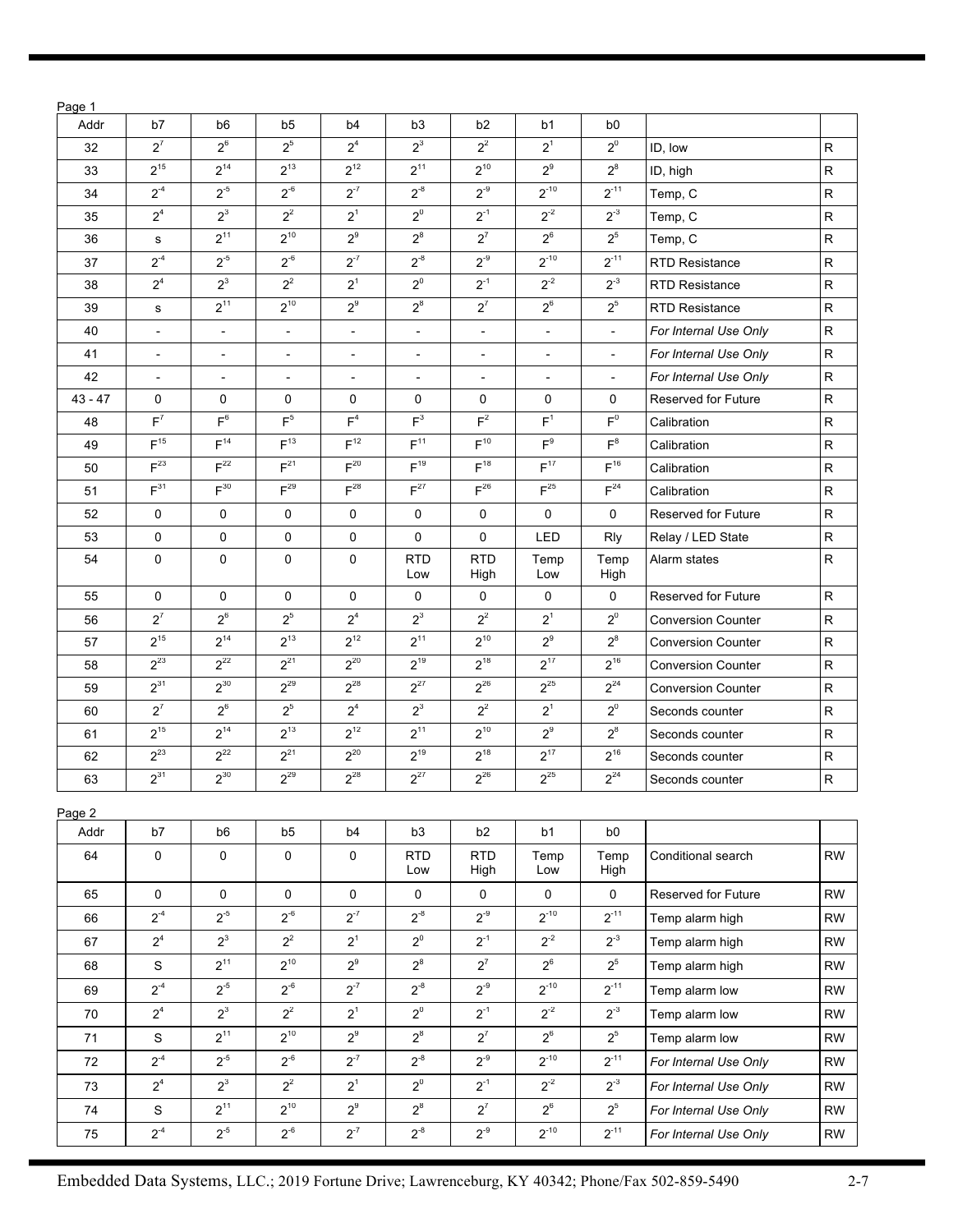| 76    | 2 <sup>4</sup>        | $2^3$          | $2^2$            | י פ   | $2^0$ | $2^{i}$        | $2^{-2}$       | $2^{\circ}$    | For Internal Use Only      | <b>RW</b> |
|-------|-----------------------|----------------|------------------|-------|-------|----------------|----------------|----------------|----------------------------|-----------|
| 77    | S                     | $2^{11}$       | $2^{10}$         | $2^9$ | $2^8$ | $2^7$          | 2 <sup>6</sup> | 2 <sup>5</sup> | For Internal Use Only      | <b>RW</b> |
| 78-91 | 0                     |                | 0                | 0     | 0     |                |                |                | <b>Reserved for Future</b> | <b>RW</b> |
| 92    | $\sigma$ <sup>7</sup> | 2 <sup>6</sup> | 2 <sub>5</sub>   | $2^4$ | $2^3$ | $2^2$          | י פ            | $\mathbf{v}^0$ | <b>Calibration Key</b>     | <b>RW</b> |
| 93    | $\mathbf{a}$          | 2 <sup>6</sup> | 2 <sub>0</sub> 5 | $2^4$ | $2^3$ | $2^2$          | $2^1$          | $2^0$          | <b>RTD Read Delay</b>      | <b>RW</b> |
| 94    |                       | 0              | 0                | 0     | L1    | L <sub>0</sub> | R <sub>1</sub> | R <sub>0</sub> | Relay / LED Function*      | <b>RW</b> |
| 95    |                       | 0              | 0                | 0     | 0     |                | <b>LED</b>     | Rly            | Relay / LED State*         | <b>RW</b> |

\* If the relay is not populated the bits pertaining to the Relay Function and LED State should be ignored.

#### **Temperature**

Temperature readings are stored in 3 bytes of data on page 1 with the least significant byte first (LSB). The temperature reading are stored as a 24-bit two's complement number. The most significant bit defines whether the number will be negative (1) or positive (0). Readings can be calculated taking the given value and dividing the number by 2048. For example, if 00FCFFh (LSB) was read the value could be calculated as such:

00FCFFh (LSB) = FFFC00h (MSB) Converting LSB to MSB 1111 1111 1111 1100 0000 0000 (binary) = FFCF00h Converting from hex to binary 0000 0000 0000 0011 1111 1111 Inverting data 0000 0000 0000 0100 0000 0000 Add 1 0000 0000 0000 0100 0000 0000 = 400h = 1024 (decimal) Converting to decimal 1024/2048 (decimal) = 0.5 Divide by 2048 (decimal) -0.5 Apply sign designated by most significant bit

| Temperature       | Digital Output MSB (binary)   | Digital Output MSB (hex) |
|-------------------|-------------------------------|--------------------------|
| $+800 °C$         | 0001 1001 0000 0000 0000 0000 | 190000h                  |
| $+85 °C$          | 0000 0010 1010 1000 0000 0000 | 02A800h                  |
| +25.0625 °C       | 0000 0000 1100 1000 1000 0000 | C80080h                  |
| +10.125 °C        | 0000 0000 0101 0001 0000 0000 | 005100h                  |
| +0.5 $\degree$ C  | 0000 0000 0000 0100 0000 0000 | 000400h                  |
| 0 °C              | 0000 0000 0000 0000 0000 0000 | 000000h                  |
| $-0.5 °C$         | 1111 1111 1111 1100 0000 0000 | FFFC00h                  |
| $-10.125 °C$      | 1111 1111 1010 1111 0000 0000 | FFAF00h                  |
| -200 $^{\circ}$ C | 1111 1001 1100 0000 0000 0000 | F9C000h                  |

To obtain the best performance, operate the RTD Transmitter at a constant temperature, preferably room temperature. By keeping the precision reference resistor temperature constant, its value will remain stable. In addition, place the RTD Transmitter, the RTD element and cable in a low noise environment. Do not jar or mechanically shock the RTD element or transmitter. To avoid self-heating, extend the time between readings as much as possible.

## **RTD Resistance**

The data is stored in bytes 37-39. The reading is the calculated resistance of the RTD element. The data could be used to calculate the temperature reading from 4 Wire RTD not following the European Standard (DIN or IEC 60751). The resistance data is stored like the temperature data as a 24-bit two's complement number. Please see the *Temperature* section calculating the RTD resistance.

## **Alarms**

Alarm values for Temp Alarm High and Temp Alarm Low are programmed as integers, some are signed. They are stored in non-volatile memory from byte 66 to 77.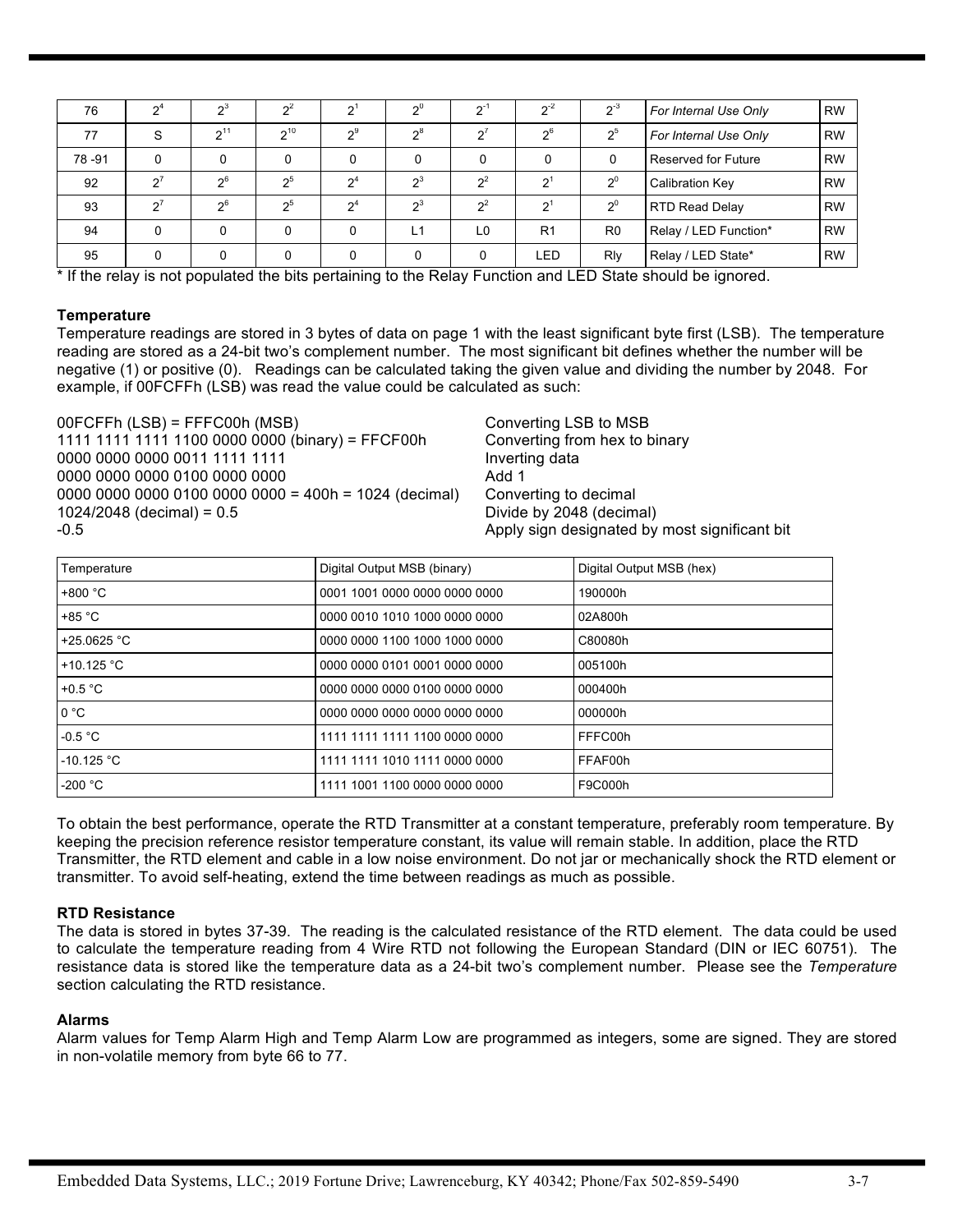## **Alarm States**

Alarms are calculated every time a reading is made from the RTD element, which is every second by default. If the reading is above the high alarm value, the corresponding high alarm bit is set, and if the reading is below the low alarm value, the low alarm bit is set. Alarm bits can only be cleared by sending the clear alarms command (0x33), which clears all alarm bits. No provision is made to clear individually selected alarm bits.

# **Conditional Search**

The device will respond to the conditional search command from a master if any or all of the conditional search bits are set. The conditional search bits are set when an alarm becomes active and are cleared only under program control, by writing to the appropriate bit(s) at location 64.

## **Seconds Counter**

The 32 bit counter (bytes 60 to 63) is set to zero at power up and increments approximately once per second.

# **Conversion Counter**

The 32 bit counter (bytes 56 to 59) is set to 0 at power up and increments each time the RTD element is read.

# **Relay and LED**

The relay and LED may operate in any of the following modes:

| Mode                                                           | Bit L1 (LED) or R1 (Relay) | Bit L0 (LED) or R0 (Relay) |
|----------------------------------------------------------------|----------------------------|----------------------------|
| (0) On with any alarm, off if no alarms active*                |                            |                            |
| (1) On with any alarm, off when clear alarms command received* |                            |                            |
| (2) On and Off under command using State bit (address 95)      |                            |                            |
| (3) Always off                                                 |                            |                            |

\* Mode 0 and 1 uses hysteresis to avoid rapid changes in the LED and/or relay. The parameter is in alarm when it is greater than (high alarm) or less than (low alarm) the threshold value. It moves out of alarm when it is less than (high alarm) or greater than (low alarm) the threshold value plus the hysteresis:

- Temperature 1°C
- RTD Resistance 1 ohm

The relay is a latching relay; it retains its state when power is lost. The states of the relay and LED are stored in nonvolatile memory and are restored at power-up. Since the relay is latching, its state remains the same, even when power is removed.

# **RTD Read Delay**

This byte specifies a delay between reads of the RTD element; if set to 0, the RTD element is read every second. Each count adds about a second between reads, except the first count, which adds 2.6 seconds. (The additional 1.6 seconds is due to the setup time necessary to turn on the power to the RTD element.)

When the RTD element is to be read, a current source of 420 uAmp is turned on, then the device is read, and then the current source is turned off (unless the RTD Read Delay is zero, in which case the current source is on all the time). The current source is on about 1 second for each read, plus 1.6 seconds, of the RTD element. Without any delay programmed, reads occur continuously. With a 1 programmed, reads occur about every 2.6 seconds. Delays and duty cycles are related as follows:

| RTD Read Delay | Time Between Reads* (Seconds) | Duty Cycle |
|----------------|-------------------------------|------------|
|                |                               | 100.00%    |
|                | 2.6                           | 56.30%     |
|                | 3.6                           | 41.40%     |
|                | 4.6                           | 32.10%     |
|                | 5.6                           | 26.50%     |
|                | 6.6                           | 22.00%     |

\* Note that the time between reads is not constant. It is variable on 1-Wire traffic, oscillator frequency of the process, etc. The above times and duty cycles are averages.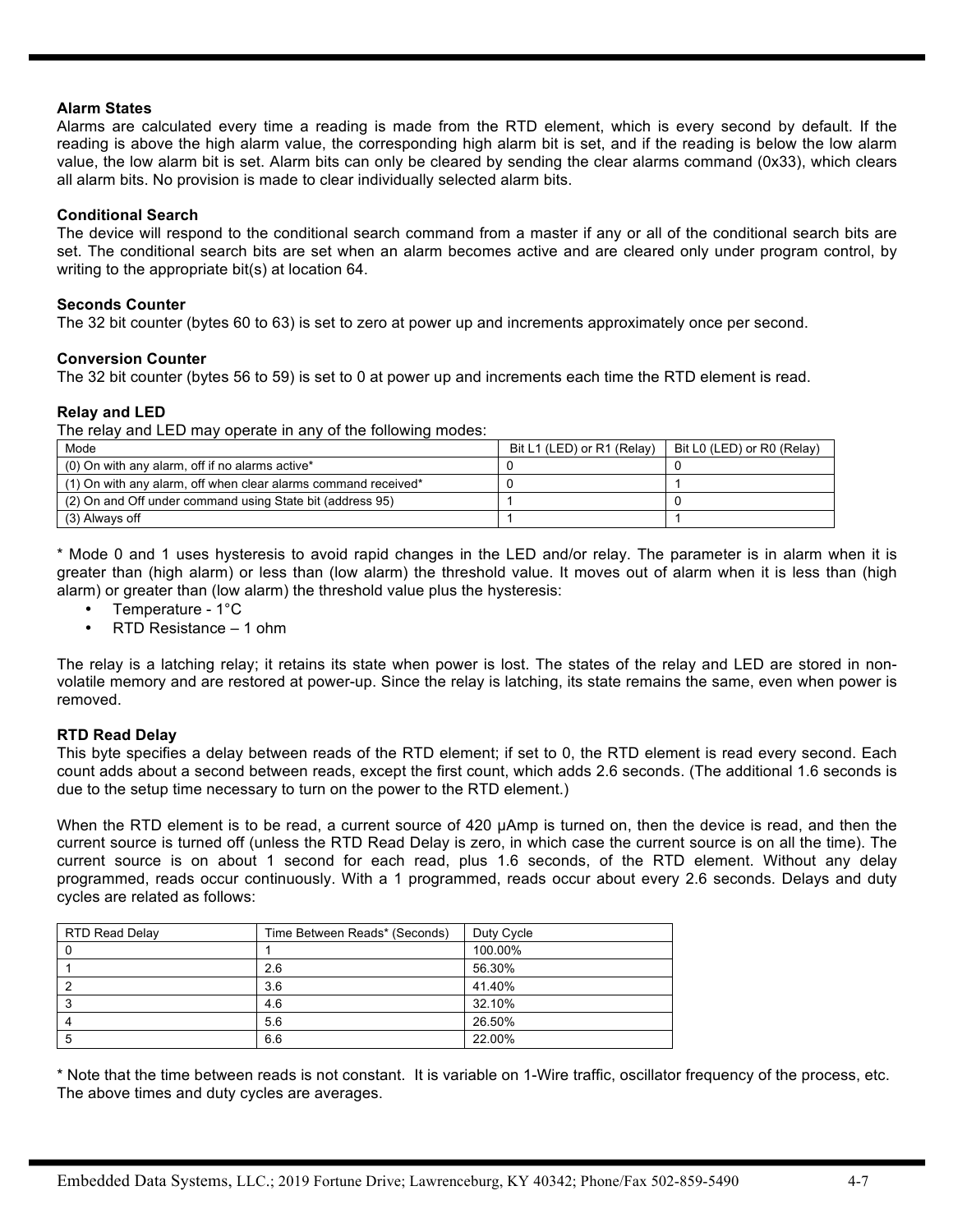# **1-WIRE COMMUNICATIONS**

The device communicates via 1-wire at standard speed only; overdrive is not supported. All memory pages are 32 bytes, CRC16 and a 32 byte scratchpad is used to write data to the device.

## **ROM Commands**

After the bus master has detected a presence pulse, it can issue a ROM command. These commands operate on the unique 64-bit ROM codes of each slave device and allow the master to single out a specific device if many are present on the 1-Wire bus. These commands also allow the master to determine how many and what types of devices are present on the bus or if any device has experienced an alarm condition. There are five ROM commands, and each command is 8 bits long. The ROM commands function the same as on other 1-wire devices. The master device must issue an appropriate ROM command before issuing a function command.

## **Alarm Search ROM – 0xEC**

The operation of this command is identical to the operation of the Search ROM command except that only slaves with a set alarm flag (bit 0-3 of byte 64) will respond. This command allows the master device to determine if any EDS Environmental sensor is in an alarm. After every Alarm Search cycle (i.e., Alarm Search command followed by data exchange), the bus master must return to Step 1 (Initialization) in the transaction sequence. See the Operation—Alarm Signaling section for an explanation of alarm flag operation.

#### **Search ROM – 0xF0**

When a system is initially powered up, the master must identify the ROM codes of all slave devices on the bus, which allows the master to determine the number of slaves and their device types. The master learns the ROM codes through a process of elimination that requires the master to perform a Search ROM cycle (i.e., Search ROM command followed by data exchange) as many times as necessary to identify all of the slave devices. If there is only one slave on the bus, the simpler Read ROM command (see below) can be used in place of the Search ROM process. For a detailed explanation of the Search ROM procedure, refer to the iButton® Book of Standards at www.maxim-ic.com/ibuttonbook. After every Search ROM cycle, the bus master must return to Step 1 (Initialization) in the transaction sequence.

## **Match ROM – 0x55**

The match ROM command followed by a 64-bit ROM code sequence allows the bus master to address a specific slave device on a multi-drop or single-drop bus. Only the slave that exactly matches the 64-bit ROM code sequence will respond to the function command issued by the master; all other slaves on the bus will wait for a reset pulse.

## **Skip ROM – 0xCC**

The master can use this command to address all devices on the bus simultaneously without sending out any ROM code information. For example, the master can clear all alarming EDS Environmental sensors on the bus perform simultaneous temperature conversions by issuing a Skip ROM command followed by a Clear alarms [0x33] command.

Note that the Read Scratchpad [0xAA] command can follow the Skip ROM command only if there is a single slave device on the bus. In this case, time is saved, by allowing the master to read from the slave without sending the device's 64-bit ROM code. A Skip ROM command followed by a Read Scratchpad command will cause a data collision on the bus if there is more than one slave since multiple devices will attempt to transmit data simultaneously.

## **Read ROM – 0x33**

This command can only be used when there is one slave on the bus. It allows the bus master to read the slave's 64-bit ROM code without using the Search ROM procedure. If this command is used when there is more than one slave present on the bus, a data collision will occur when all the slaves attempt to respond at the same time.

## **Memory / Control Commands**

Write scratchpad – 0x0F Read scratchpad – 0xAA Copy scratchpad – 0x55 Read memory no CRC – 0xF0 Read memory with CRC – 0xA5 Clear alarms – 0x33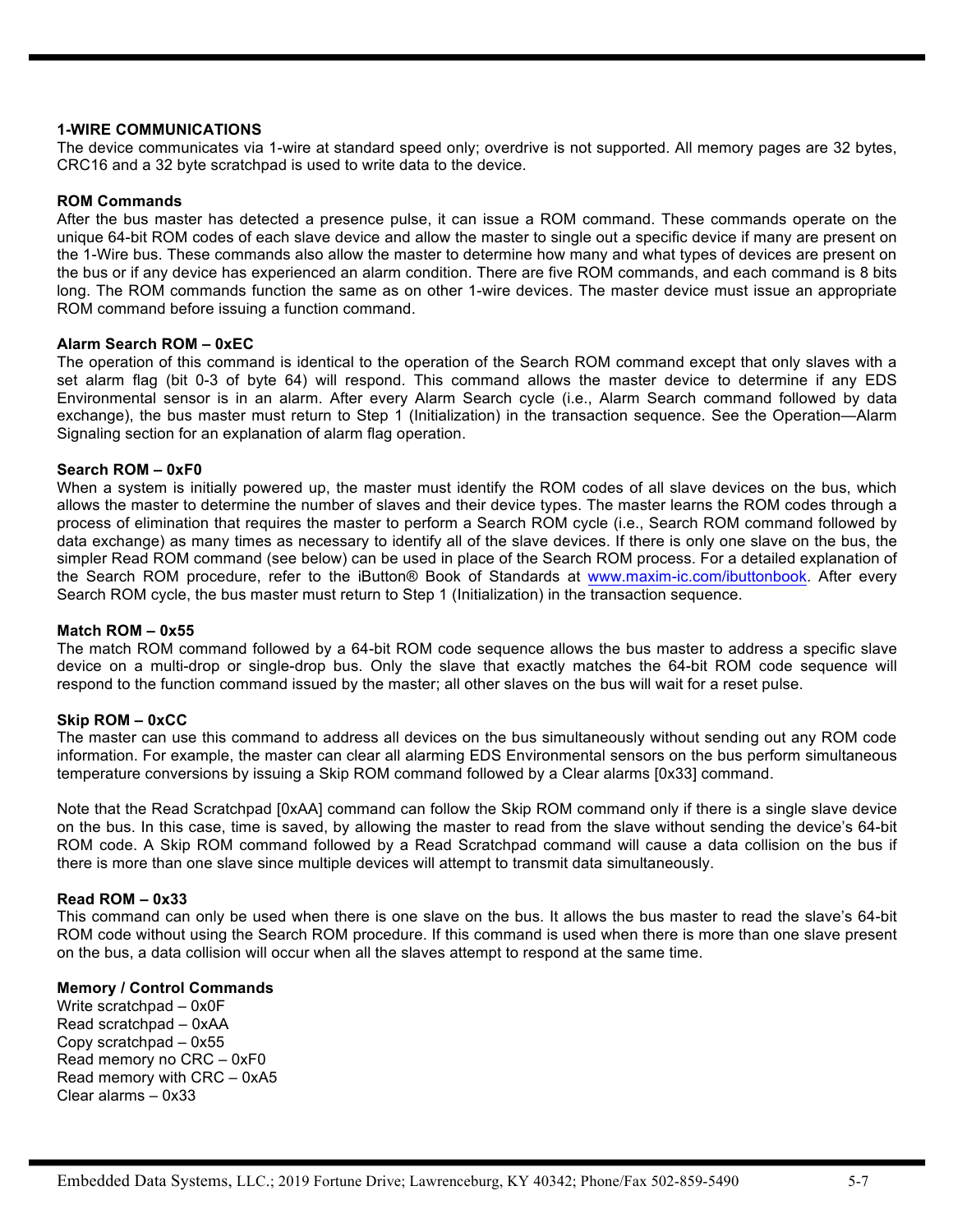#### **Write Scratchpad – 0x0F**

After issuing the Write Scratchpad command, the master must first provide the 2-byte target address, followed by the data to be written to the scratchpad. The data will be written to the scratchpad starting at the byte offset (T4:T0). The ending offset (E4:E0) will be the byte offset at which the master stops writing data. Only full data bytes are accepted. If the last data byte is incomplete, its content will be ignored.

When executing the Write Scratchpad command, the CRC generator inside the RTD calculates a CRC of the entire data stream, starting at the command code and ending at the last data byte sent by the master. This CRC is generated using the CRC16 polynomial by first clearing the CRC generator and then shifting in the command code (0Fh) of the Write Scratchpad command, the Target Addresses TA1 and TA2 as supplied by the master and all the data bytes. The master may end the Write Scratchpad command at any time. However, if the ending offset is 11111b, the master may send 16 read time slots and will receive an inverted CRC16 generated by the RTD.

#### **Read Scratchpad – 0xAA**

This command is used to verify scratchpad data and target address. After issuing the Read Scratchpad command, the master begins reading. The first 2 bytes will be the target address. The next byte will be the ending offset/data status byte (E/S) followed by the scratchpad data beginning at the byte offset (T4:T0). Regardless of the actual ending offset, the master may read data until the end of the scratchpad after which it will receive an inverted CRC16 of the command code, Target Addresses TA1 and TA2, the E/S byte, and the scratchpad data starting at the target address. After the CRC is read, the bus master will read logical 1s from the RTD until a reset pulse is issued.

#### **Copy Scratchpad – 0x55**

This command is used to copy data from the scratchpad to the writable memory sections. Applying Copy Scratchpad to the Relay/LED State Byte can control the relay and/or LED provided that functionality has been enabled (see Relay and LED section for details). After issuing the Copy Scratchpad command, the master must provide a 3-byte authorization pattern, which can be obtained by reading the scratchpad for verification. This pattern must exactly match the data contained in the three address registers (TA1, TA2, E/S, in that order). A pattern of alternating 1s and 0s will be transmitted after the data has been copied until the master issues a reset pulse.

The data to be copied is determined by the three address registers. The scratchpad data from the beginning offset through the ending offset will be copied, starting at the target address. Anywhere from 1 to 32 bytes may be copied to memory with this command.

#### **Read Memory no CRC – 0xF0**

The Read Memory command may be used to read the entire memory. After issuing the command, the master must provide the 2-byte target address. After the 2 bytes, the master reads data beginning from the target address and may continue until the end of memory, at which point logic 0s will be read. It is important to realize that the target address registers will contain the address provided. The ending offset/data status byte is unaffected.

To safeguard data in the 1-Wire environment when reading and to simultaneously speed up data transfers, it is recommended to make use of the Read Memory with CRC (0xA5) whenever possible. The 16-bit CRC ensures rapid, error-free data transfers that eliminate having to read a page multiple times to verify whether if the received data is correct.

#### **Read Memory with CRC – 0xA5**

The Read Memory with CRC command works essentially the same way as the simple Read Memory, except for the 16-bit CRC that the RTD Transmitter generates and transmits following the last data byte of a memory page.

After having sent the command code of the Read Memory with CRC command, the bus master sends a 2-byte address (TA1 = T7:T0, TA2 = T15:T8) that indicates a starting byte location. With the subsequent read data time slots the master receives data from the RTD Transmitter starting at the initial address and continuing until the end of a 32-byte page is reached. At that point the bus master will send 16 additional read data time slots and receive an inverted 16-bit CRC. With subsequent read data time slots the master will receive data starting at the beginning of the next page followed again by the inverted CRC for that page. This sequence will continue until the bus master resets the device.

With the initial pass through the Read Memory with CRC flow, the 16-bit CRC value is the result of shifting the command byte into the cleared CRC generator followed by the 2 address bytes and the contents of the data memory. Subsequent